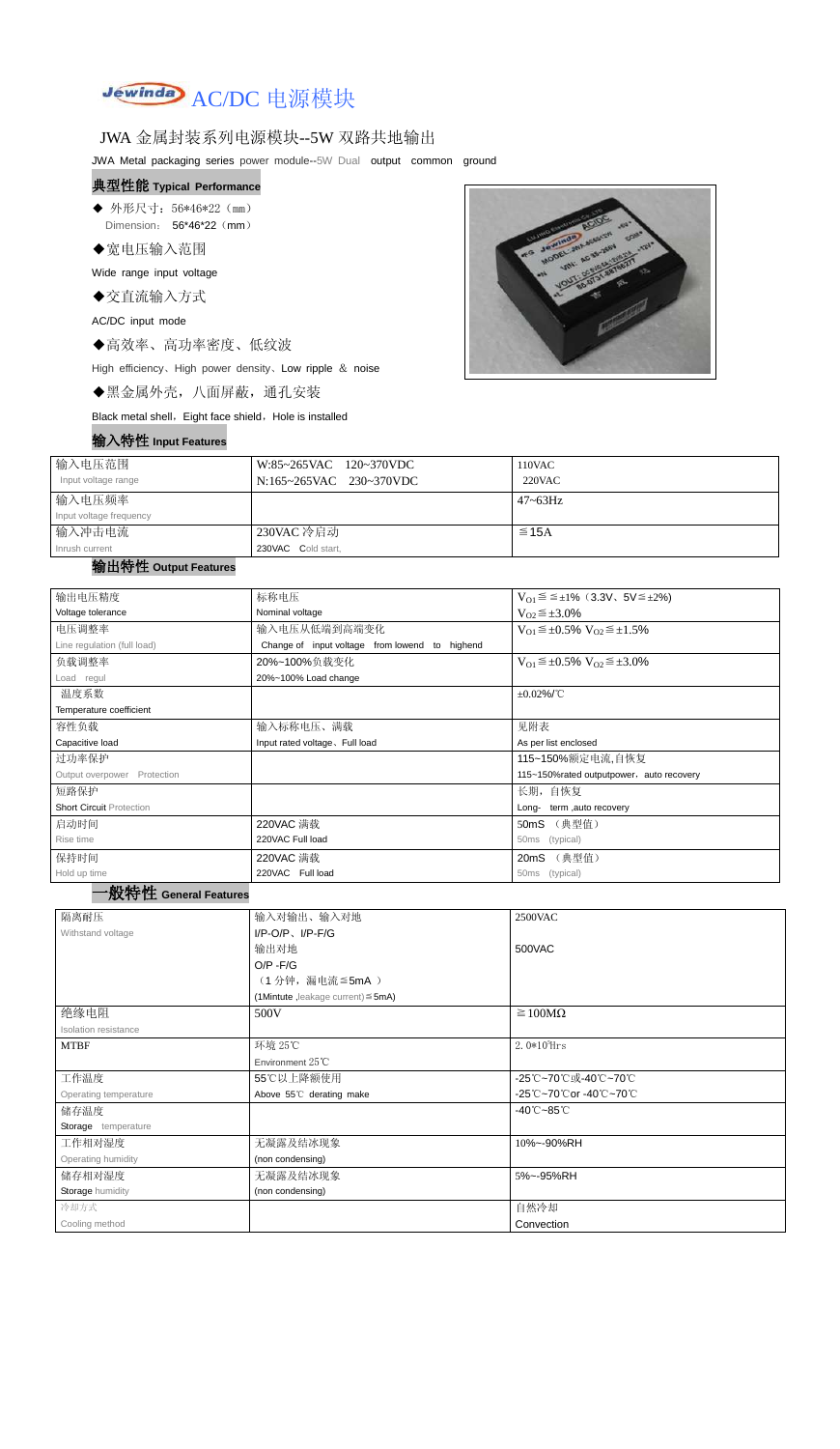### 容性负载 **Capacitive Load**

### 命名方式 **Naming Rules**





Not marked output common ground 输入电压范围(W:85~265V, N:165~265V) Input voltage range(W:85~265V, N:165~265V) 输出电压 $v_{02}$ Output voltage  $V_{o2}$ 输出电压 $v_{01}$ Output voltage  $V_{ol}$  Output power AC/DC 金属封装电源模块

AC/DC Metal packaging power module

# 产品选型 **Product selection**

| 产品型号            | 输出电压           | 输出电流           | 输出电压精度         | 纹波噪声                          | 效率         |  |
|-----------------|----------------|----------------|----------------|-------------------------------|------------|--|
|                 | Output voltage | Output current | Output voltage | R&N                           |            |  |
| Model No.       | V <sub>O</sub> | $I_{\rm O}$    | tolerance      | $V$ $\mathrm{(p\text{-}p)mV}$ | Efficiency |  |
|                 | $+5V$          | $0.05 - 0.50A$ | $\pm 2\%$      | 80mV                          |            |  |
| JWA-5D5W(N)     | $-5V$          | $0.05 - 0.50A$ | $\pm 5\%$      | 80mV                          | 72%        |  |
|                 | $+12V$         | $0.02 - 0.21A$ | $\pm 1\%$      | 120mV                         |            |  |
| $JWA-5D12W(N)$  | $-12V$         | $0.02 - 0.21A$ | $\pm 3\%$      | 120mV                         | 76%        |  |
|                 | $+15V$         | $0.02 - 0.17A$ | $\pm 1\%$      | 120mV                         |            |  |
| $JWA-5D15W(N)$  | $-15V$         | $0.02 - 0.17A$ | $\pm 3\%$      | 120mV                         | 77%        |  |
|                 | $+24V$         | $0.01 - 0.10A$ | $\pm 1\%$      | 120mV                         |            |  |
| JWA-5D24W(N)    | $-24V$         | $0.01 - 0.10A$ | $\pm 3\%$      | 120mV                         | 78%        |  |
|                 | $+5V$          | $0.05 - 0.50A$ | $\pm 2\%$      | 80mV                          |            |  |
| JWA-5S5S5W(N)   | $+5V$          | $0.05 - 0.50A$ | $\pm$ 5%       | 80mV                          | 72%        |  |
|                 | $+5V$          | $0.05 - 0.50A$ | $\pm 2\%$      | 150mV                         |            |  |
| JWA-5S5S12W(N)  | $+12V$         | $0.02 - 0.21A$ | $\pm 3\%$      | 80mV                          | 76%        |  |
|                 | $+5V$          | $0.05 - 0.50A$ | $\pm 2\%$      | 80mV                          |            |  |
| JWA-5S5S15W(N)  | $+15V$         | $0.01 - 0.17A$ | $\pm 3\%$      | 120mV                         | 77%        |  |
|                 | $+5V$          | $0.05 - 0.50A$ | $\pm 2\%$      | 80mV                          |            |  |
| JWA-5S5S24W(N)  | $+24V$         | $0.01 - 0.11A$ | $\pm 3\%$      | 120mV                         | 76%        |  |
|                 | $+12V$         | $0.03 - 0.33A$ | $\pm 1\%$      | 120mV                         |            |  |
| JWA-5S12S5W(N)  | $+5V$          | $0.02 - 0.20A$ | $\pm 3\%$      | 80mV                          | 76%        |  |
|                 | $+12V$         | $0.03 - 0.30A$ | $\pm 1\%$      | 120mV                         |            |  |
| JWA-5S12S12W(N) | $+12V$         | $0.01 - 0.12A$ | $\pm 3\%$      | 80mV                          | 76%        |  |
|                 | $+12V$         | $0.03 - 0.30A$ | $\pm 1\%$      | 150mV                         |            |  |
| JWA-5S12S15W(N) | $+15V$         | $0.01 - 0.10A$ | $\pm 3\%$      | 80mV                          | 76%        |  |
|                 | $+12V$         | $0.02 - 0.20A$ | $\pm 1\%$      | 80mV                          |            |  |
| JWA-5S12S24W(N) | $+24V$         | $0.01 - 0.10A$ | $\pm 3\%$      | 120mV                         | 77%        |  |

注:因篇幅有限,以上只是部分产品列表,若需列表以外产品,请与本公司销售部联系。

Note:Due to space limitations ,the above list is only for some products, If other than a list of products, please contact the Company's sales department.

输出纹波噪声(峰-峰值)的测量,请参照模块测试说明中介绍的方法进行。

Output ripple noise measurement (peak - peak), please refer to the module test notes method is introduced.

| Vout:5V         |              | Vout: $12V$ , $15V$ |             | Vout:24V        |            |
|-----------------|--------------|---------------------|-------------|-----------------|------------|
| 推荐值             | 最大值          | 推荐值                 | 最大值         | 推荐值             | 最大值        |
| Recommendations | Maximum      | Recommendations     | Maximum     | Recommendations | Maximum    |
| $470 \mu F$     | $1200 \mu F$ | $220 \mu F$         | $630 \mu F$ | $100\mu F$      | $330\mu F$ |